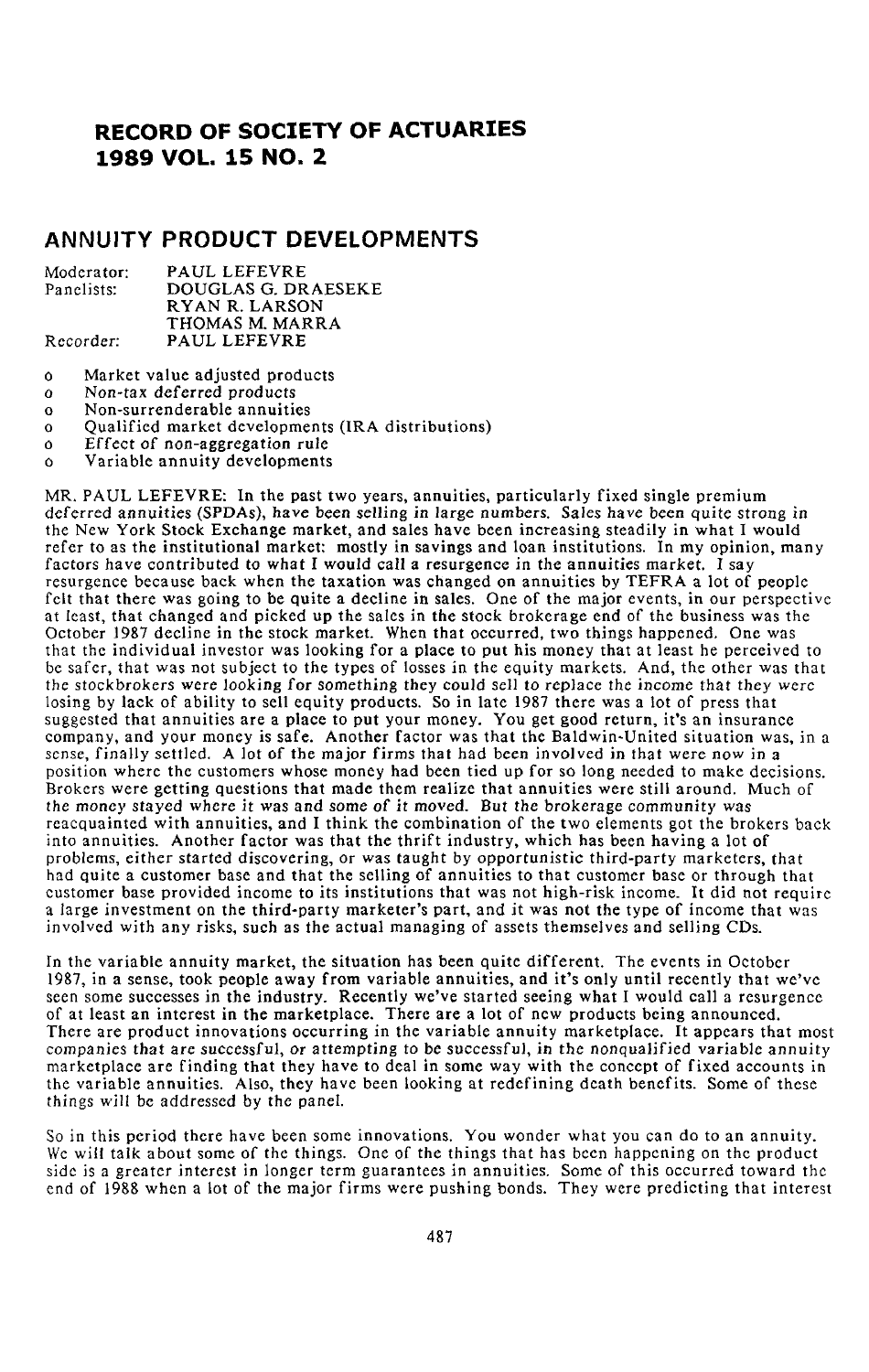rates would decline, and in their annuity selling**,** they wer*e* looking to companies to provide longer-te**r**m guarantees; sometimes as long as ten **y**ea**r**s. This interest in longer**-**term guaran**t**ees results, from the company's standpoint, in two major **e**ffects. First, you have to look at the investment risks. You're forced to look at them a lot more than you are with a one**-**year gua**r**antee, especially the risks associated with call provisions. The other pro*b*lem revolves around the surplus strain that occurs wh*e*n you write traditional fixed book-value**-**type products wi**t**h longterm guarantees. This created an opportunity for compani**e**s to begin to market and sell modifi*e*d guarante*e*d annuities (market value adjusted annuities) that had *b*een around for a whil*e*, but had troubl**e** gaining any market acceptance against the book value products. The other **t**hing that **I**'ve noticed, a lot more recentl**y**, is a great d*e*al more interest in the receiving of income from annuities. This is occurring in a manner that is not in the traditional manner, which is via annuitlzation or the use of settlement op*t*ions. I**t**'s manifesting itself in a manner that is through utilization of partial surrender provisions. This was som*e*what aggravated **r**ecentl**y** b**y** the aggregation rule in **t**he lat**e**st tax law, which is still not fully understood, *b*ut once you deal with t**h**e aggrega**t**ion rule, suc**h th**ings as sell**i**ng an immediate annui**ty** combined with a deferred annuity could lose its appeal from a tax standpoint. And thus, the marketers, the people selling<br>the annuities would just as soon have the flexibility of dealing with partial surrenders. This leads the annuities would just as soon have the flexibility of dealing with partial surrenders. to some interesting pricing questions and investment questions if we start seeing a l*o*t of the money going out. I have seen a lot of demands for what you could call a systematic wi**t**hdrawal out of an annuity -- "Send me a check a month," "Send me a check a year," "Send me a check a quarter," "I don't care if I have to pay taxes on it." And this, to me at least, hasalot of administrative implications and certainly some pricing and investment implications. Another factor which is contributing to this withdrawal syndrome, as I'll call it, is the way that the people are latching onto the IRA minimum distributions, which don't really lend themselves to a definitive form of annuitization. The other factor, which has manifested itself in the last six<br>months or so in the annuity market and has created some interesting products as well as some confusion, is the way the yield curve in the United States has been inverted. Certain products have taken advantage of that which has changed some of the thinking relative to deferred annuity products.

Our first speaker is Doug Draeseke. Doug Draeseke is a consultant in product development. He does computer system consulting mostly in areas revolving around annuities and interest-sensitive products, variable annuity product administration, annuity benefits administration, and asset liability management systems. I felt Doug would be a good person to lead *o*ff our panel as part of his consulting practice is doing due diligence work f*o*r major New York St*o*ck Exchange firms. In this process, he is retained by the c*o*mpany to look at the products and the companies that manufacture the annuities that they would be selling. In that process, Doug comes across many things that are going *o*n in the industry, so I've asked him to share his observations. So he'll give an overview of the annuity marketplace and what he's seen from that perspective.

MR. DOUGLAS G. DRAESEKE: As Paul said, I work with New York Stock Exchange member firms in their due diligence reviews of life insurance companies. Sometimes, to the chagrin of some insurers, I've gotten a little too nosey and a little too close to what they're doing. Nevertheless, we feel it's very important to get right inside a life company and its products to see whether they are strong enough and able enough to withstand the onslaught of business from a member firm when it does get turned on to a pr*o*duct.

#### FI*X*ED *A*NN*U*ITIES

In my first section, I'm going to review various insurance products, and make a few comments on them. First of all, the fixed annuity pr*o*ducts. As Paul mentioned, the single premium deferred annuity (SPDA) is currently the dominant product. Single premium immediate annuities had a very hot time about a year ago and, of course, the IRS came along with the so-called aggregation rules and knocked the marketing scheme out from under the insurers who were just getting into it. Mr. Larson is going to have a few more comments on that later. In considering annuities, Paul asked the question, "What can be done to design a product as simple as an SPDA?" There are very few pure SPDAs sold. Those with built-in options are much more popular: 1) The "bail-out" option is where if your renewal rate is too low by some measure or formula, you can "bail-out" of your annuity; the cash value is available without a s*u*rrender charge. The measure may be a comparison to then current declared rates on the same product, or to your original declared rate. 2) An "indexed" declared rate is where the declared rate is tied to an internal or external index. The inclusion of these options has, of c*o*urse, some pricing implications. An external index would be a publicly available interest rate, usually published in financial journals. An internal index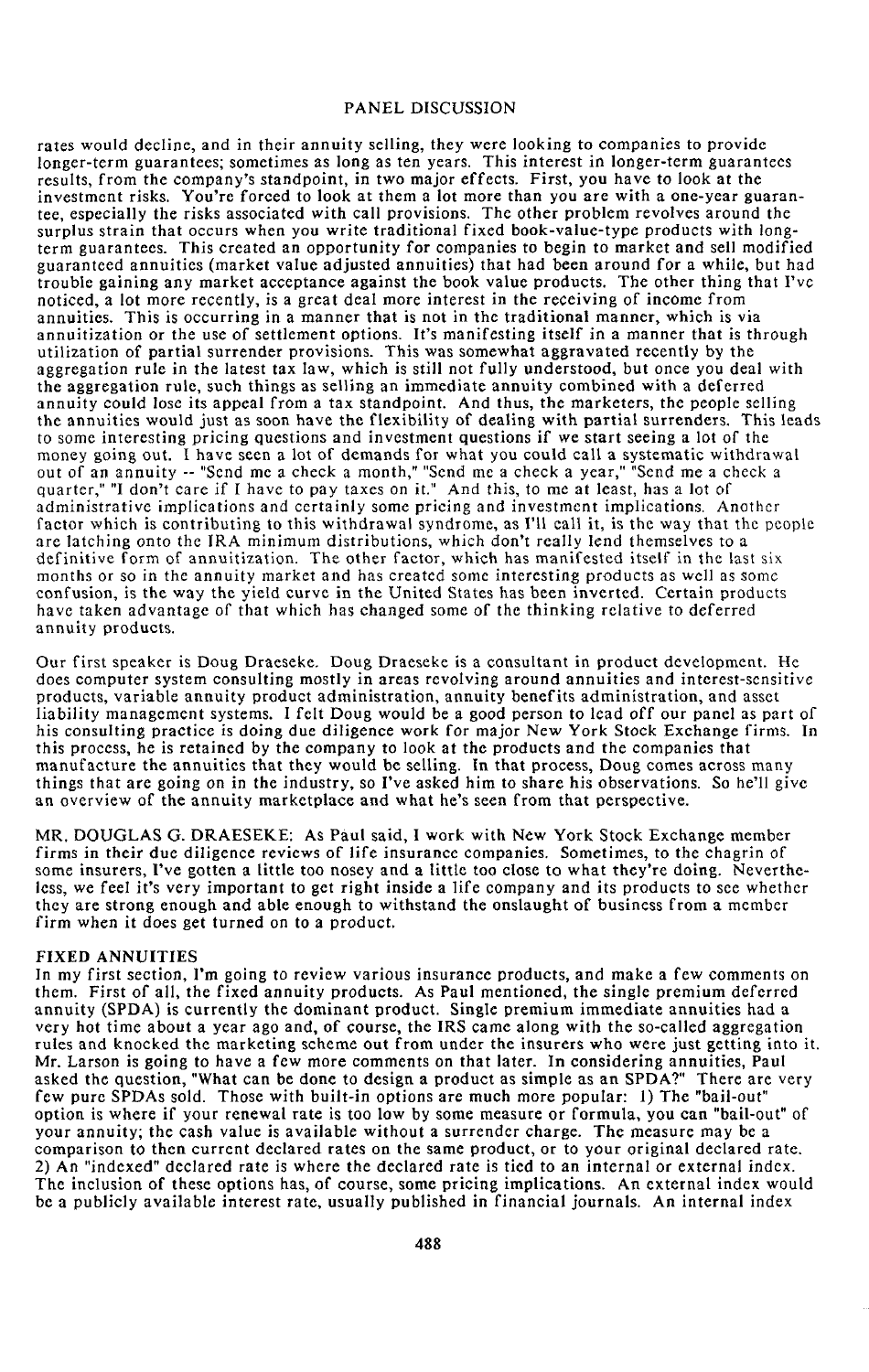migh**t** be **t**he curren**t** "new money" declared r**at**e**.** I w**o**nde**r** some**t**imes if these opti*o*ns are p**r**iced a**t** all, when reviewing SPDAs currently in the marketplace.

Some other product features we've seen lately are what I call fixed products with windows. I define a window produc**t** as being one which **h**as a temp*o*rary suspensi*o*n *o*f t*h*e surrender charge; for example, for 30 days after the end of each policy year. There are window products that have various guaran*t*ee peri**o**ds wi*t*h vari**o**us guara**n**teed interest ra*t*es. T*h*ere is currently a wind**o**w product called the CD annuity. This is a hot product in the *N*YSE member firm community right now. It's n*o***t**hing more than a **o**ne-year SPDA. It *h*as what appears **t**o be a permanent surrender charge. However, a window opens up at the end of the year for something like 30 days, and you can get out no ma**t**ter wha**t** the renewal interest rate may be. You simply have the option to cash out whole at the end of the year. The name CD annuity, of course, is allud**i**ng to a certificate of deposit offered by banks and savings and loans. New York Stock Exchange member firms are selling CDs themselves for banks and S&Ls and earning paltry commissions; around *.*375%. CD annuities, on the other hand, pay an**n**ual commissions of about 1%. The combination of higher commissions, and the possibility of deferral of income taxes on the interest credited, makes the CD annuity competitive with bank CDs.

A third kind of interesting example of the window annuity is a group annuity with no cash value whatsoever, except at the window. And, again, this one has been offered with a series of interest rate guarantee periods and different interest rates. And, again, the companies are alluding to a certificate of deposit in their marketing. It's very interesting that investors are willing to plunk **t**heir money d*o*wn knowing there's absolu**t**e**l**y no cash value, that there's n*o* way *o*u**t** u**nt**il the e*n*d of the guarantee period.

#### VARIABL**E** *A*NNUITIES

I'd like to move n*o*w **t**o the variable annui**t**ies (V*A*s), which have had **t**heir ups and d**o**wns *o*ver **t**he last few years. Variable annuities are usually offered as a flexible premium product (to simplify administrative needs**)**, but **t**hey're sold primarily on a single premium basis. *T*he hallmark of this product, of course, is the fact that the risks and the rewards of the investments are passed back to the policyholder. The latest observations of variable annuities include an absolute proliferation of investmen**t o**pti**o**ns available under a VA separate acc**o**u**n**t; a vast range of separate investment subaccounts: real estate mutual funds, mortgage funds, junk bond funds or, euphemistically**,** highyield bond funds, global bond funds and global equity funds. The global funds are presenting a new problem; the pricing of the fund's net asset value (NAV) tends to be difficult, delayed and often imprecise. The task of redoing accumulation unit value calculations, then having to reverse and re*p*rocess days **o**r even weeks **o**f transactions, can be a nightmare.

Ano**t**her major devel*o*pment has been "asset a**l**l*o*cation." *A*s originally offered, **t**he asset alloca**t**ion manager (either inside the l**i**fe company's investment department, or an outside investment manager) will periodi*c*all**y** reall*o*ca**t**e all **t**he i**n**ves**t***o*r's funds am*o*ng **t**he inves**t**men*t* options, usually being common stocks, bonds, and money market funds. The allocations may differ by risk level, with such descri*p*ti*o*ns as aggressive, balanced, moderate, c*o*nservative. Adminis**t**ratively, it's rather a bit of an enigma, because units of coverage at the variable annuity level must be realloca**t**ed, implying voluminous recordkeeping by the insurance company. So the next step is to design specific asset allocation mutual funds which will buy and sell bonds, equities and money market instruments inside the mutual fund and save all the recordkeeping. The *N*AV of the mutual fund will pass the value through to the units of coverage, and there is nothing to be altered at the insurance company detail policyholder level.

### COMBIN*A*TION *A*NNUITIES

A third product area, after the fixed and the variable I would call the combination products: a mix of the previous two coming from either direction*,* from the variable side or from the fixed side. And then, of course, there is the modified guaranteed annuity, which has elements of a fixed a**n**nui**t**y, but has a market *v*al*u*e adjustment feature buil**t** right into i**t** and therefore passes some of the investment risk back to the policyholder.

Coming from the variable annuity side of things, as Paul mentioned, there are variable annuities wi**t**h fixed s**u**baccounts. In fact, many people buy variable annuities but then put all their money into fixed subaccounts. They really haven't bought a variable annuity, but they've come in via that route. These products are offered with varying guarantee periods and varying guaranteed interest rate of (say) 8.5% isn't honored and your surrender penalty is structured such that you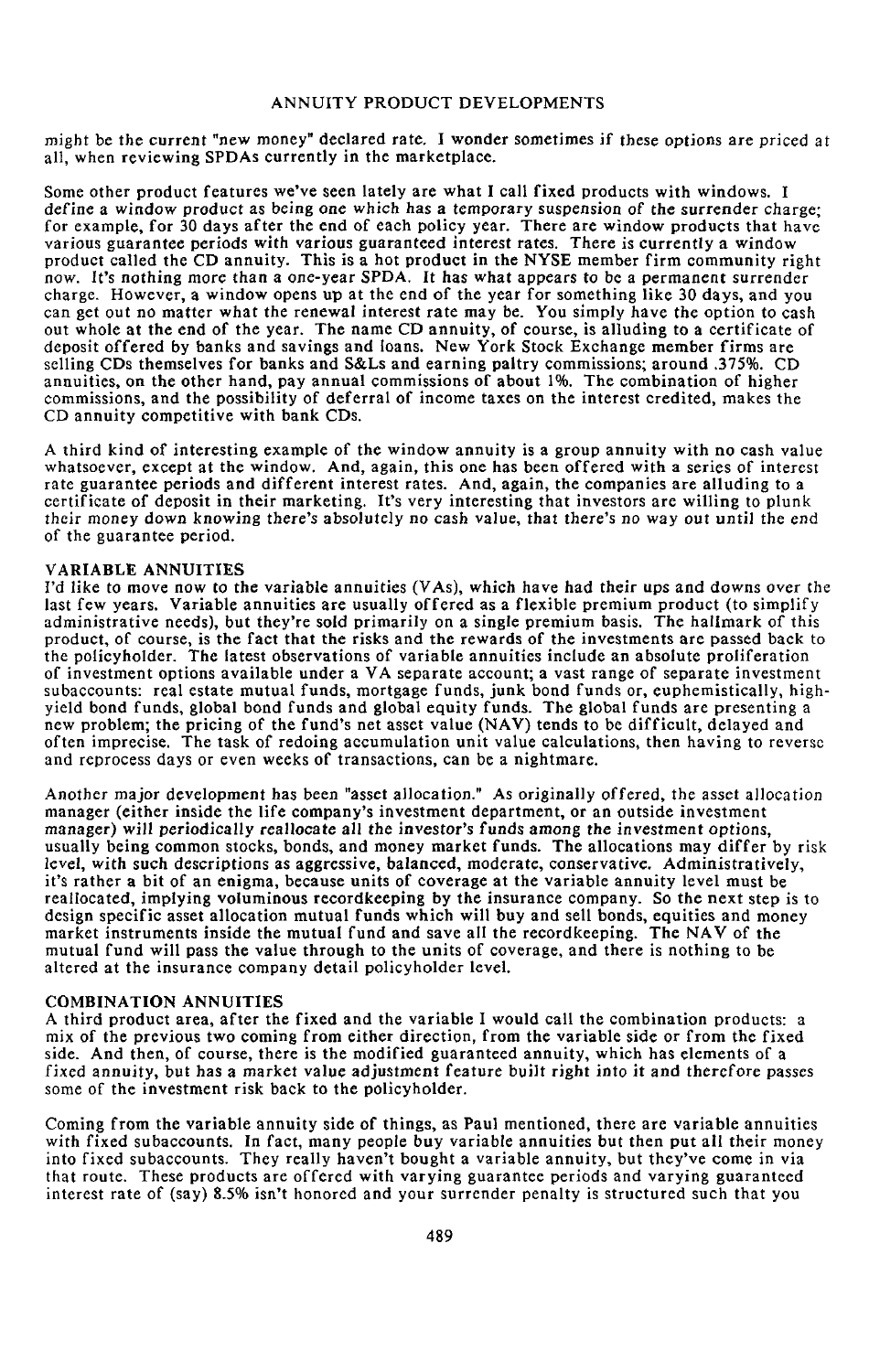really just fall back to the underlying (say) 5.25% savings rate; it is just like a CD. And, interestingly, there are fixed annuities with market value adjustments introduced through the back door, introducing variable features into fixed products. One I reviewed has a market value adjustment provision on the insert page, not preprinted in the contract.

As an overview then, there is a great diversity of annuity products in the marketplace that cover quite a spectrum of choice for the buyer, allowing him to choose the level of risk and, of course, the commensurate reward that comes with it.

#### MARKETING ANNUITIES

*N*ow, my next major topic is the marketing of annuities. They're being marketed in many different ways with many levels of s*u*ccess. As I said before, 1 do a l*o*t of work with *N*ew York Stock Exchange member firms. From the *N*YSE member firm perspective, let me share a couple of thoughts about how a member firm would evaluate a life company, what qualities it's looking for to qualify it to be a part of their distribution network. First of all, the annual statements are reviewed for the financial strength of the life company: its ability to bear the risks of these products, and its abili*t*y to afford to finance major amounts of new business. Financial strength doesn't just refer to the statutory capital and surplus or an A+ Best's rating or a Moody's Aaa rating. An evaluation is made of the asset and liability portfolios, and a determination is made of the ability of a company to withstand various future events. One of the areas to pay close attention to in this evaluation is reinsurance. Some reinsurance dcals have resulted in reinsurance reserves disappearing into other countries' morc favorable valuation Iaws.

*A*nother major item in a life company with invcstment-oricntcd products is its c*o*mmunication across the balance sheet. I am referring to the communication between the chief investment officer and the chief actuary. How are they running a company with significant disintermedialion risk? How are they investing their assets? What**'**s the portfolio of the liabilities? How arc they telling each other what they're doing? And do they understand the implications of what they're doing? In fact, on occasion, you have to ask the question, do you really understand what you're doing? How does the marketing department influence decisions, especially to the disadvantage of the existing policyholders? And what risks are understood and managed and which ones are simply ignored?

*A* third item of somewhat less importance, but nevertheless not to be ignored, is the administrative side. Is the company able to handle hundreds of new licensed agents and thousands of applications for millions of dollars of premium if it gcts tuned into the network? So, that's a view of insurance companies from the brokerage community.

*A* more recent event in the marketing of annuities is the entry of the banking community, in which I include the Savings and Loans. Even if S&Ls do have a somewhat tarnished image these days, they are producing significant writings of single premium deferred annuities. They are becoming quite successful. I do have a couple of concerns, and I'm going t*o* make two comments. One of them is we have watched ovcr the last 20 years the Savings and Loans industry basically wipe out its own net worth by, among other things, borrowing short t*o* lend long in this rathcr volatile interest rate environment. Now the S&Ls seem to feel, or some do, that there's more to be gained just by earning a commission selling an SPDA and passing that risk on to the insurance company. So now the insurers are borrowing short to invest long in a volatile interest rate environment. Deja vu all over again? Is the net worth of the insurers at risk just like the net worth of the S&Ls has been? And the answer is, of course. Is it entirely at risk? Probably for some companies, but which ones?

My second comment is that the barriers between financial institutions are, as we all know, rather artificial. And it seems they are crumbling or at least are about to crumble. And my question is, will the insurers keep the insurance monopoly? Especially for these kinds of interest-sensitive products? In many ways an SPDA is just a banking product with some options built in; mostly options against the insuranec company. An interesting example of the crumbling barriers appeared in a corner of *The Wall Street Journal* recently, where the largest bank in France and the largest insurance company in France asked the government if they co*u*ld merge and f*o*rm a single corporation. Apparently, the bureaucracy decided they couldn't do that, but it allowed them to buy stock in each other's organizations. I don't know what difference that rea!lymakes, buttome the walls are starting to crumble, and the definitional differences of financial intermediaries are going down.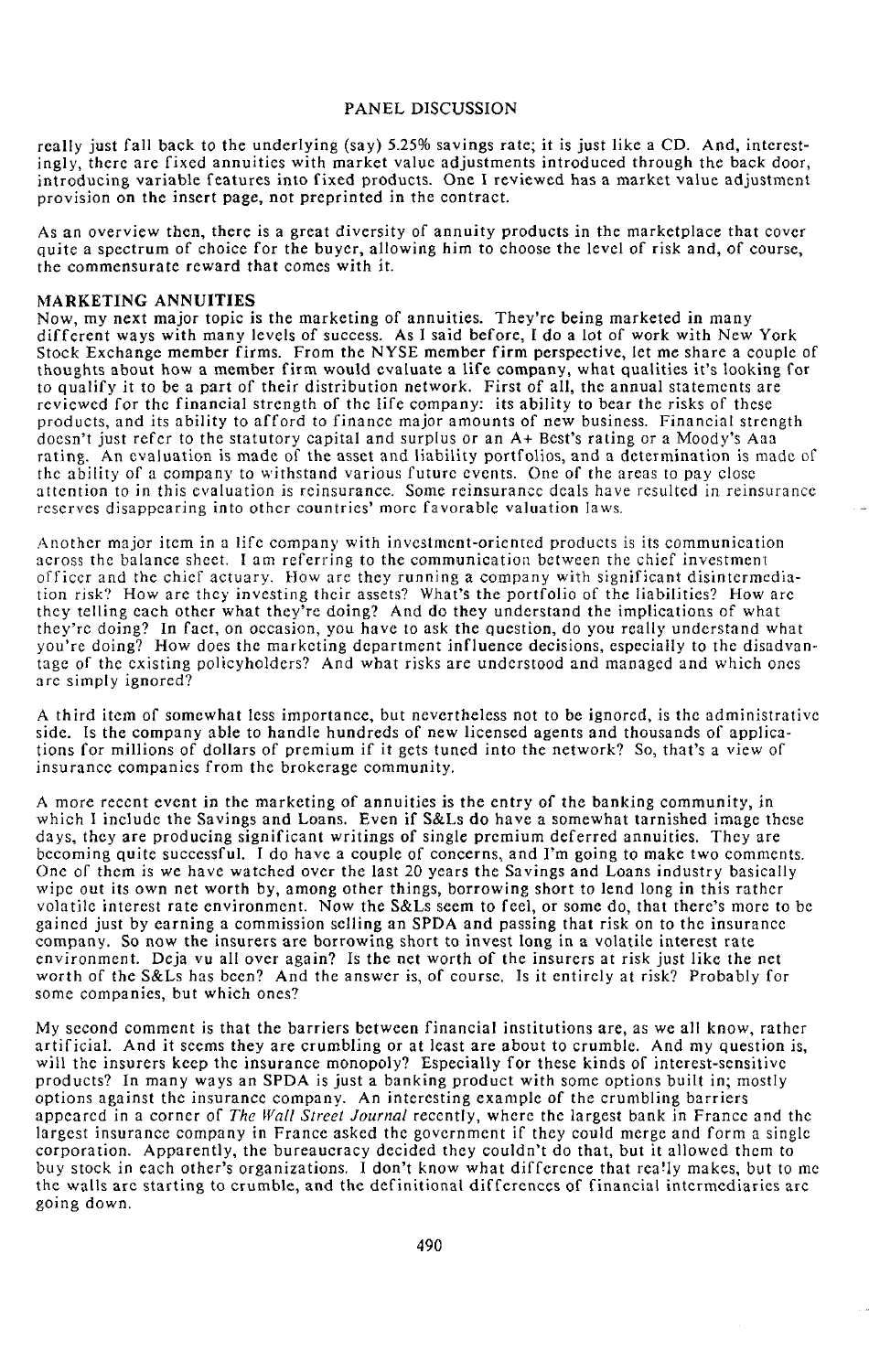A final comment when it comes to marketing of annuities. Of late, it's not the least bit unusual to have the topic of reinsurance arise when setting up new marketing deals; either the marketing intermediary or the financial institution wants a piece of the action. They see or perceive pr**o**fitability in which they would like to participate, and have found out that it can be accomplished through reinsurance. It makes the negotiations rather complex. Explaining life insurance **p**roducts and accounting to a banker can get a little tedious. *N*evertheless, it's hap**p**ening. There are some positives to this. First, the overall risk to the insurer can be reduced by the very existence of this reinsurance. There's just no incentive for a **f**inancial intermediary to take his bl*o*ck *o*f business and r*o*ll it s*o*mewhere el*s*e if he's g*o*t capital tied up i**n** i*t*. Sec*o*nd, these *o*t*h*er entities can get into the insurance business in really **q**uite a controlled and cost-effective manner by setting up a reinsurance company and letting the direct writer do all the administration for it. And even for financial institutions which are **c**urrently barred from the insurance business, there is the concept of "synthetic reinsurance," which operates as if there were a reinsurance agreement, bu**t** with**o**ut execu**t**ing reinsurance treaties be**t**ween insurance companies. S**o t**he SPDA arena, and es**p**ecially the one involving financial institutions, now includes reinsurance.

## ANNUITY RISKS

My final *t*opi*c* is that of risks and rewards. N*o*w, all b*u*siness vent*u*res inv*o*l*v*e risks and re*w*ards, and the insurance industry has its own unique set, including mortality, interest, withdrawal and expense risks. In some parts of our business these risks offset one another, but the annuity subset of our business, and in particular the SPDA subset, has an unusual concentration of the interest risk increased (rather than diminished) by the fact that the withdrawal risk on these interestsensitive products tends to w*o*rsen rather than **o**ffse*t* the interes**t** r**a**te risks. To cover the risks involved, there are many investment strateg**i**es. In fact, there are about as many strategies as there are com**p**anies manufacturing these products. Some of them are taking terrific risks, and others are understanding and taking lesser risks. Some of the strategies include: funds with junk bonds; foreign bonds without even covering their foreign exchange rate risk; real estate (liquidity risk); active hedging of long-term bonds using futures contracts; holding of **p**ublic utility preferred stocks; leveraged buyout **p**a**p**er, so-called increasers where the interest rate goes up 1% a month; ba*n*kers' acceptances; m*o*rtgage l*o*an *p*ools; and all sorts of assets backing the SPDA liabilities. Now, some companies strive to be matched, trying to line up the duration of the assets and liabilities in some manner. 1 happen to be one of those peo*p*le *w*ho believe you're never truly matched. Even if you think you're matched, by tomorrow you're not matched. Something has changed and you're no longer matched. I believe that the rational thing to do is to measure where you are and how close you are to being matched and manage towards being matched if that is your goal, but don't be under the delusion that come Friday you'll be matched. On the other hand, there are com**p**anies which deliberately mismatch and recognize the risk and look for some reward' fro**m** that risk. Others manage for a total return over interest rate cycles, which will hopefully give some reward. Another focus that some com**p**anies take is to strive to diversify their annuity portfolio so as to include not just fixed, but fixed and variable, and a full s**p**ectrum of products in between, the combination products referred to earlier. The challenge is to design a portfolio of annuity products in the s**p**ectrum which will be attractive to the public, won't unduly jeopardize the whole insurance enter**p**rise and, of course, will produce a **p**rofit.

MR. LEFEV**R**E: The modified guaranteed annuity isa product which has been gettinga lot more attention, as I mentioned. Tom Marra, Assistant Vice-Pres**i**dent and Actuary of the H**a**rtford Life Insurance *C*ompany has been **q**uite involved in that company's product. In his job, he is involved with **p**roduct development, implementation, financial recording, and forecasting valuations. He's been a frequent speaker at other sessions on the market value adjusted (M*V*A) **p**roduct and has served on some industry advisory groups in *N*ew York relative to the valuation of this product. Tom and his colleagues at Hartford have been quite active in the regulatory side of this as well.

MR. THOMAS M**.** MARRA: I would like to discuss some of my company's experiences with market value adjusted annuities, and also describe the current regulatory environment for these products, and how we, as an industry, need to be proactive in clearing some of these regulat**o**ry h*u*rdles.

*T*he Life Insura*n*ce Marketi*n*g and Research *A*ssociatio*n*'s (LIMR*A*'s) 1988 **an**nuity survey showed that fixed annuity deposits were up 42% from 1987 with total de**p**osits exceeding \$15 billion (also note that some rather large players were absent from LIMRA's survey). While m**a**rket value adjusted products have begun to get noticed in the last couple of years, still the vast majority of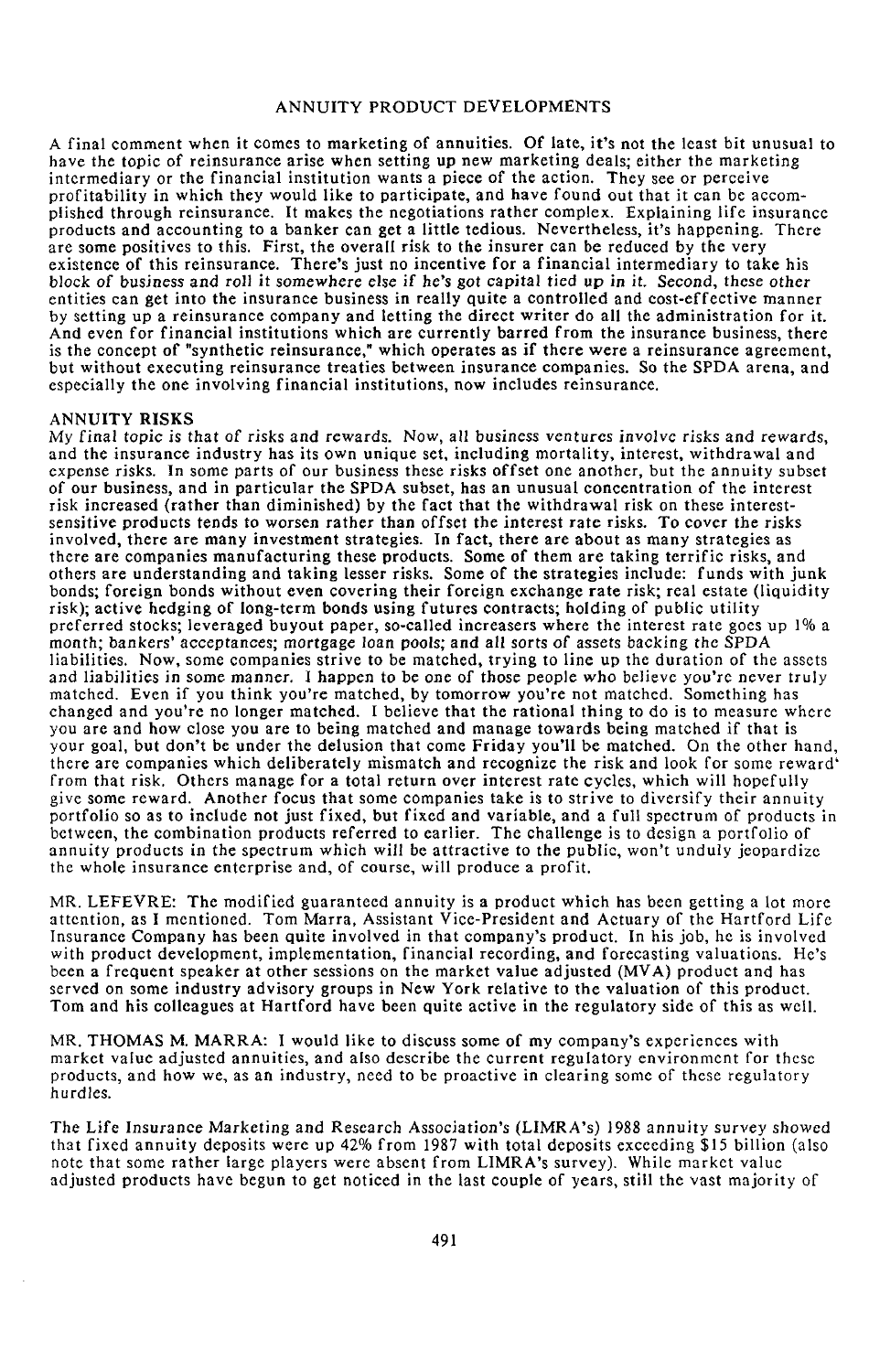this fixed annuity business is in traditional book value products; that is, products whose cash valu**e**s **re**main fix**e**d r**e**gardl**e**ss of chang**e**s in ma**r**k**et** in**te**r**e**s**t r**a**te**s**.**

In analyzing the profitability of these book value products, a key consideration involves the strong disintermediation or C-3 risk inherent in these products. In a significant and rapidly rising interest rate environment, we know well that underlying market values can decline substantially and, in fact, can become insufficient to meet the fixed cash value benefits. Furthermore, since these products are generally marketed through relatively astute and efficient distribution channels, the antiselection potential in a rising interest rate environment cannot be underestimated. Money can and does move fast in these channels, especially when there are opportunities fo**r** finan**c**ia**l** arbi**tr**ag**e**.

When my own company analyzed the C-3 risk present in single premium fixed annuities, we tried to consid**er t**his risk as w**e** wou**l**d the pricing of an**y** o**t**h**er** risk. **T**his ana**ly**sis **re**a**l**l**y** com**e**s down **t**o a **t**wo-par**t** qu**e**s**t**ion: 1) is **t**h**e** risk und**e**rs**t**andabl**e** and p**re**dic**t**abl**e e**nough so **t**ha**t** an appropria**te** pric**e** ma**y** b**c** d**eter**min**e**d, and 2) assuming **t**ha**t** an app**r**opria**te** price can b**c** det**e**rmin**e**d**,** wi**ll t**h**e** marke**t** allow **t**h**e** compan**y** a comm**e**nsu**r**a**t**e r**c**wa**r**d for **t**aking on **t**he **r**isk?

As we applied the first question regarding the price-ability of the C-3 risk, we knew that this wai a d**e**batable issue**.** W**e** w**e**r**e** aware of o**p**tion pri**c**ing studi**e**s that assigned a "va**l**ue" on the bookvalue put-option at over 100 basis p*o*ints annually. We had also d*o*ne extensive scenario testing *o*urselves and again concluded tha**t** a significant risk surcharge would be needed t*o* cover the C-3 risk. Ultimatel**y**, we concluded that while it may be debatable whether the C-3 risk isa priceable risk, we did agree that if we could establish such a price, it would be an expensive one.

We then moved **o**n to **t**he second ques**t**ion; **t**hat is, will the market provide a company sufficient reward for assuming the C-3 risk? Our analysis here was a bit easier. As we saw it, there didn't seem t*o* be much r*o*om for a significant risk surcharge**,** and certainly nothing on the order of 100 basis points. Our conclusion was that a**t** least in regards **t**o **t**he single premium fixed annuities, we were unwilling to accept the C-3 risk under these market conditions.

As an alternative to the book value a**pp**roach, we began to look at the market value adjusted annuity, a product which has been sold quite successfully by an affiliate of ours in England. Quite simpl**y**, the market value adjusted annuity will provide fully guaranteed cash values at specified maturity dates, but will appro**p**riately adjust interim surrender values using a market value adjustment formula. When the MVA formula operates in conjunction with a strategy of matching assets to liabilities*,* the C-3 risk can be greatly reduced *o*r perhaps eliminated. We saw this as a tremendous pricing advantage, and felt that this could be a winning approach for all parties **-**- the com**p**any, our distributors, and our policyholders. We felt that the market would accept the MVA concept and the protection it affords the c*o*mpany, and that the advantages of the MVA approach would b*e* worth pursuing.

The results of the early ent**r**ants in **t**he market value adjusted annuity marke**t**place have been quite successful. **I** believe that there are five key advantages to the MVA approach which underscore the reasons for such early success:

- 1. Safety -- More and more, policyholders, distributors, regulators, and industry **r**ating agencies are bec*o*ming concerned with the investment risks that companies assume, and how these risks can affect a company's ability **t**o meet its con**t**rac**t**ual guarantees. In a rapidly rising interest rate environment, company solvenc**y** can become threatened under the book-value approach*,* and as a result (and as Mr. Draeseke has mentioned) distributor due diligence often centers around these investment risks. Obviously, the MVA approach (recognizing its ability to greatly **r**educe or eliminate the C-3 risk) will stack up quite well to such due diligence scrutiny.
- 2. Price Benefits -- The pricing advantages of the MVA approach, in recognition of its reduced **r**isk*,* are more **t**han simply theo**r**etical. **F**o**r** one **t**hing, an immediate pricing advantage of **t**he MV*A* a*p*proa*c*h is that, assuming assets and liabilities are closely matched, the MVA product*'*s reserve strain will be significantly lower than that for book-value products.

But even beyond these reserving advantages, the reduced risk levels of the MVA product should lead to higher credited rates. Clearly an actuary simultaneously pricing both a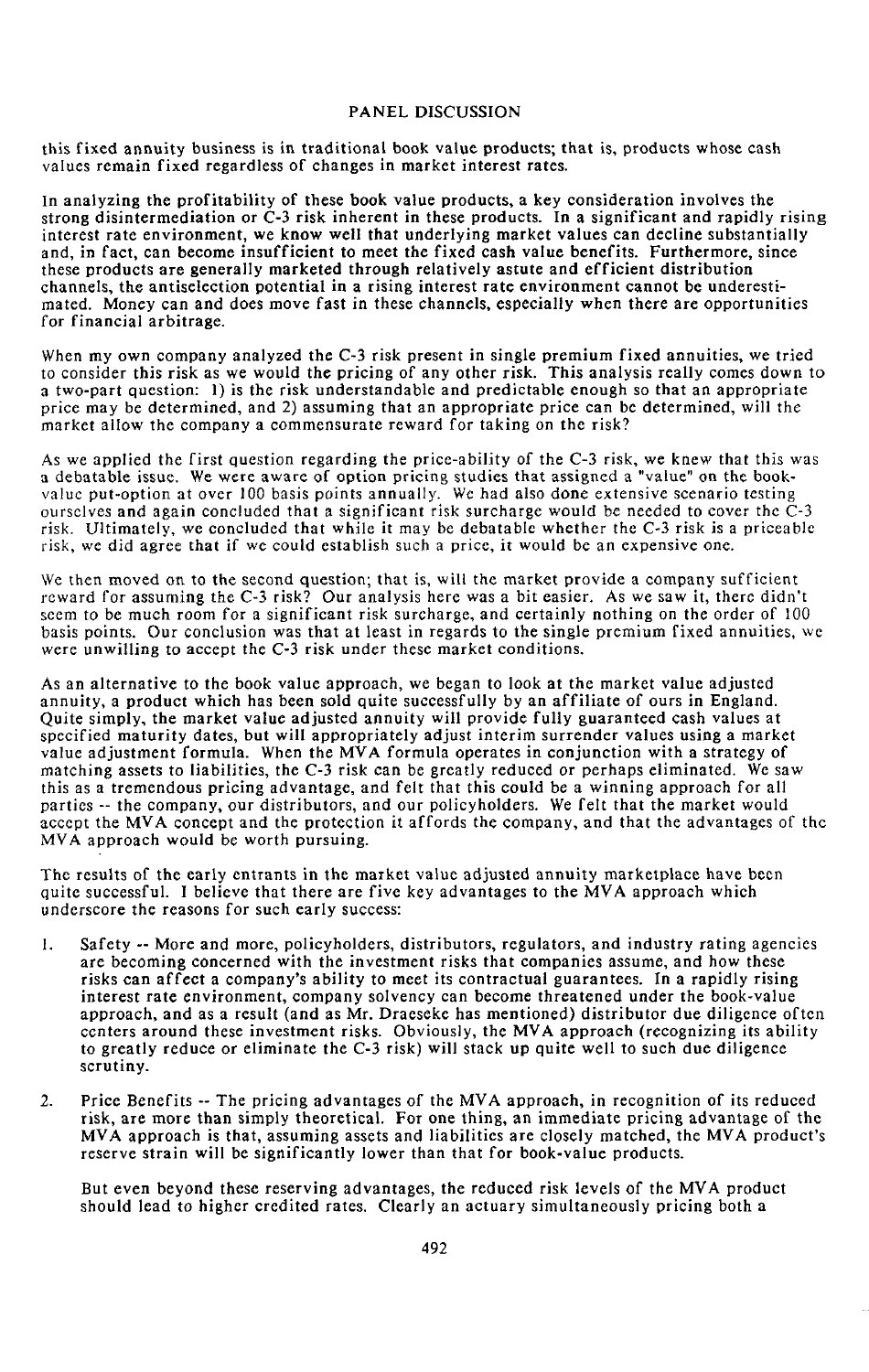bo**ok-**va**l**ue and a market **v**a**l**ue adjusted annuity wou**l**d, a**ll ot**he**r t**hin**g**s be**i**n**g** equa**l**, a**rr**ive at a considerably higher credited rate under the market value adjusted annuity. Of course, this ac**t**ua**r**y **will** n**o**t be ab**l**e t**o** c**o**nt**r**o**l or** pe**r**haps e**v**en influe**n**ce **t**he ac**tio**ns **o**f his **boo**k**-v**a**l**ue com**p**e**ti**t*o***r**s and, t**h**e**r**e**f**ore, d*o*esn't expect *m*ar**k**et **v**a**l**ue adju**s**ted annuit**i**es **t**o a**lw**ays **l**ead in the mar**k**e**t**place. H**o**we**v**e**r,** o**v**e**r ti**me I bel**i**e**v**e we **w**i**ll** see a noticea**b**le and con**s**isten**t** p**r**ice advan*t***a**ge under **t**he M*V*A approach**.**

3. Attractive Guarantees -- This goes beyond the pricing benefits just mentioned. Due to the insulation against the C-3 risk, the market value adjusted annuity will allow the company to **o**ffer much longer guarantees than can its bo**o**k-value competitors. It is very comm**o**n to see market value adjusted annuity guarantees extend up to ten years. B**o**ok-value interest **g***u*arantees, on the other hand, must be kept relatively short to avoid a heighte**n**ed C-3 risk, and also to avoid t**h**e substantial additional reserve strain for such long-term guarantees.

Also, in this area of guarantees, the market value adjusted annuity distinguishes itself from variable annuities. *U*nlike a variable annuity, the M*V*A company fully guarantees cash values at the specified maturity dates, and of course, the MVA company also fully assumes the asset default (C-l) risk*.*

- 4. Surplus Strain -- This is usually an attention-getter and, in fact, is probably a major reason for some of the increased ac*t*ivity that M*V*A pr*o*ducts are **n**ow getting. The reg*u*lations governing these products specifically recognize the company's ability to greatly reduce or eliminate the *C*-3 risk. As a result, assuming assets and liabilities are also closely matc*h*ed, required reserves under the MVA products can be s**i**gnificantly lower than their book value counterparts. Companies with limited or highly leveraged surplus levels are beginning to take careful notice of this advantage of the MVA approach.
- 5. Eq*u*i*t*y -- Equity is indeed t*h*e hallmark *o*f the MV*A* con*c*ep*t*. I believe tha*t* the MV*A* approach is fair to all parties **-**- persisting policyholders, terminating policyholders, and, of course, the company. Both the NAI*C* Model modified guaranteed annuity (MGA) Regulation and *N*ew York's Regulation 127 require that the MVA formula operate similarly on both an upward and downward basis. In fact, both regulations require a qualified actuary to submit an opinion and demonstration (includin**g** numerical examples) that the MVA formula is equitable in both an upward and downward **i**nterest rate environment. These regulations also require that full d**i**scl*o*sure *o*f the *o*peratio**n** *o*f the MV*A* for*m*ula be made in all offeri**n**g material and, of course, in the c**o**ntract itself.

*N*ext I would like to spend some time on the MVA formulas themselves and on some of the variations currently being used. As I have stated, the market value adjusted annuity provides fully guaranteed cash values on the specified benefit dates, and only interim surrenders will be subject to the MVA. These products are generally sold on a yield-to-maturity basis, and guarantee periods are commonly offered between I and 10 years (beyond 10 years it may become difficult to find assets to appropriately match these longer liabilities, and it should also be noted that the New York Regulati*o*n requires that unadjusted values be available at least *o*nce every ten years).

*T*he contract may allow for unadjusted values at certain other times; for instance, on the death of the owner or annuitant. Also, I have seen death benefit provisions that pay the greater of market or book value on death and still others that pay market value with a minimum guarantee of return-of-premium (i.e**.**, similar to the guaranteed death benefit commonly found in variable annuity contracts).

Another point where a company might provide unadjusted values is in the limited partial withdrawal provisions commonly found in fixed-interest annuities. For instance, a company might allow a one-time withdrawal of prior year's interest without a surrender charge and without application of the MVA formula. A variation of this also being utilized is to allow a partial withdrawal without surrender charges but with application of the MVA formula.

The MV*A* f*o*rmula may als*o* be capped t*o* n*ot* exceed *c*ertai**n** specified limits, though agai**n**, in the interest of equity, the regulations require that this capping mechanism operate similarly on both an upward and downward basis.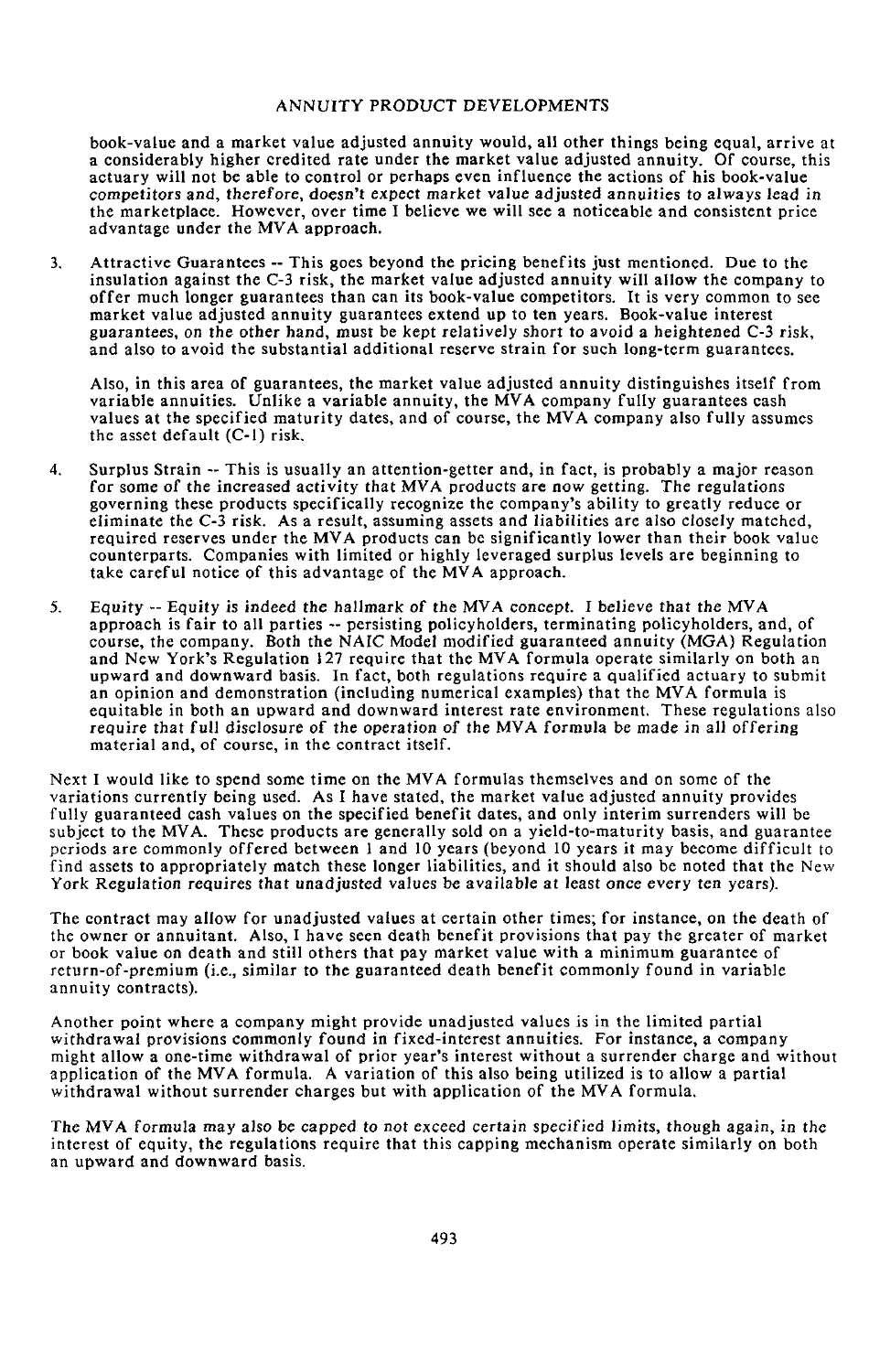Regarding th**e** specific **ty**pes of fo**r**mu**la**s being u**t**ilized, **t**he **r**egu**l**a**t**ions permit bo**t**h in**t**ernal and external formula s**t**ruc**tu**res**.** The in**t**ernal index approach u**t**ilizes **t**he company's own guaran**t**eed in**t**eres**t r**a**t**es for i**ts** fo**r**mula c**o**m**p**onen**t**s, while **t**he ex**t**e**r**nal index app**r**oach wi**ll** use a sui**t**able index of publicl**y tr**aded deb**t** secu**r**ities (e**.**g., ze**r**o coupon T**r**ea**s**u**ry y**i**e**ld**s**)**.** To da**t**e, all p**r**oducts **I** have s*e*en have used **t**he in**t**e**r**nal index approach**.**

Two alterna**t**ive app**r**oaches **t**o **t**h**e** MVA approach hav*e* also b**ee**n u**t**ilized b**y** some companies. These al**t**e**r**na**t**ives a**r**e also aimed a**t** minimizing **t**he C-**3 r**isk and, **t**herefo**r**e, ma**y** also warran**t** considera**t**ion in p**r**oduc**t** design.

- 1. One-Wa**y** M*V*A **F**o**r**mula -- These fo**r**mulas ope**r**a**t**e on a downward-on**ly** basis; tha**t** is, **t**he**y** will adjus**t** cash values downward in an increasing in**t**eres**t r**a**te** environmen**t**, bu**t t**he**y** do not adjust cash values upward in a dec**r**easing ra**t**e environmen**t.** Keep in mind **t**hat due to **t**his downward**-**on**ly** design*,* **t**hese formulas do no**t** mee**t** the requi**r**emen**t**s of the MGA r**e**gulation and, therefore, are reall**y** a form of additional contingent surrender charge. As a result, these f*o*rmulas must be specifically capped to not exceed **t**he maximum charges of the individual annuity nonforfeiture laws.
- 2. No Cash Surrender Products -- These products simply allow no cash surrenders prior to **t**he specified maturity dates. As a result, there is again the abi**l**ity to virtually e**l**iminate the C-3 risk, and since there are no interim surrender values t*o* adjust, these products should also avoid SEC registration. I regard this design as a real option if a pricing goal is **t***o* avoid **t**he C-3 risk; however, the marketing implications of absolutely no interim liquidity provisions do need to be carefully c*o*nsidered.

Finally, I w*o*uld like t*o* talk abou**t** the regulatory issues facing these pr*o*ducts. On the SEC front, obviously each company will need to do its own anal**y**sis of the facts and circumstances tests and safe harbors of Rule 151. Most of the MVA products l've seen have been registered under the 1933 (not the 19**4**0) Investment Company Act, and also comply with the disc**I**osure and dis**t**ribution requir*e*ments of the 193**4** Act.

Regarding state regulation, the presence of the MVA formula results in failure to meet requirements of the individual annui**ty s**tandard nonfo**r**feiture law, and as such, regu**l**ato**r**y ac**t**ion will be necessary in order for these products to be offered on an individual contract basis. In 1985, the NAIC adopted a model (MGA) regula**t**ion; however, state adoption of this regulation has been disappointingly slow. In 1988, the ACLI changed its position regarding sta**t**e adoption fr*o*m "suppor**t**ive" **t**o "actively supportive"; however**,** actual adoption activit**y** continues to move very slowly.

At this point, the product may be sold on an individual con**t**ract basis only in Connecticut and New York; in Connecticut under its MGA regulation (which very closely follows **t**he NAIC Model), and in New York under an amended individual annuity nonforfeiture law and its clarifying r*e*gulation, Regulation 1*2*7.

As a result *o*f these slow state ad*o*ptions, companies have been utilizing a "meantime" approach of selling these products on a group contract basis, with con**t**racts typically issued to a gr*o*up trust. This group approach will not work in certain states due to "group" definitional issues, and as a result, there are several states where market value adjusted annuities may not be marketed at all.

Please understand that this *"*meantime" group approach should not be considered as either an acceptable or a permanent solution. These products do provide a real social value, and they do make sense *o*n an individual contract *b*asis. Many more compani*e*s are now very interested in this product, and in fac**t**, **s**everal new MVA products will hit **t**he streets during 1989. With the many advantages of this product design that I have mentioned, I expect that interest in MVA produc**t**s will con**t**inue **t***o* grow.

For th*o*se *o*f you who are in**t**eres**t**ed in this pr*o*duc**t**, I urge **y**ou to become proactive in helping get **t**he NAIC regulation adopted in more states. In your state of domicile, push to g*e*t your insurance departmen**t** to sponsor and adop**t t**his regulation. *A*lso, let your *A*CLI representatives know of y*O*ur keen interest in this product and in your interest in fur**t**hering state adoptions. Until **t**he sta**t**e insurance depar**t**men**t**s begin **t**o see a more unified and in**t**ense industry approach, I guarantee that these state adoptions will continue to move very slowly.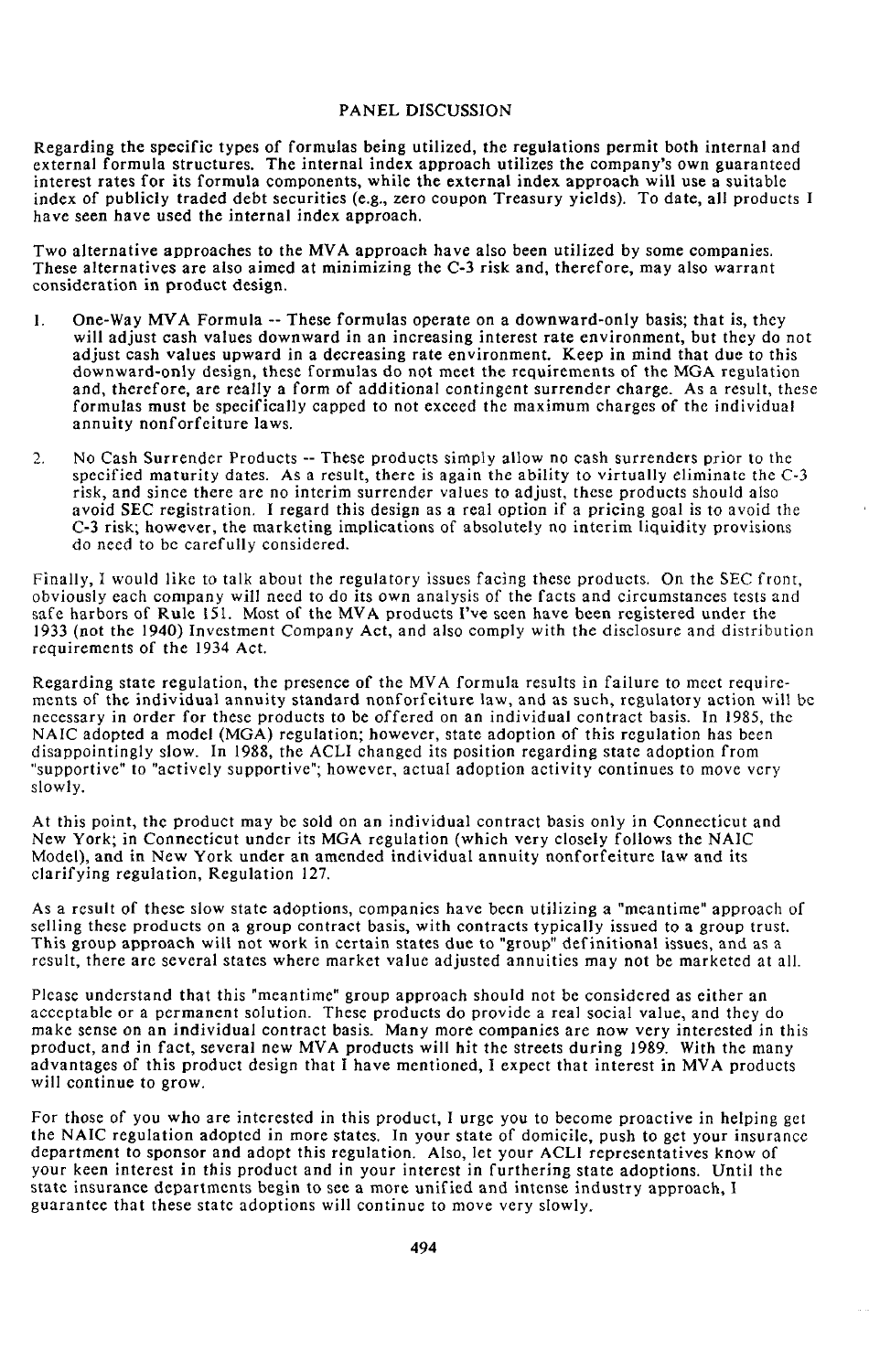M*R*. LEFEV*R*E: Ryan **L**arson is Vice **P**resident, Annuit**y** and Group Produ**c**t **D**eve**l**opment, **a**t IDS**.** IDS has been quit**e** su**cc**ess**f**ul in the ann**u**ity business with over **\$**8 billion of annuities in **f**orce and expe**ct**ed sales of **\$**1.5 bil**l**ion in 19**8**9. **R**yan h**a**s been **a** frequent spe**a**ker **a**nd panelis**t** at So**c**i**e**ty **m**eetings and seminars. H**e** wi**l**l discuss re**c**ent variable **a**nnuity developments and the aggreg**a**tio**n** rule.

MR. RYAN R. LARSON: A dis**c**ussion o**f** vari**a**ble **a**nnuities whic**h** mi**g**ht **h**ave t**a**ken pl**a**ce sa**y** 1**8** months ago would **h**ave been ver**y** d**iff**erent t**h**an this one. T**h**e environment surroundin**g th**e pr*o*duct at that tim**e** was signi**f**i**ca**ntl**y** di**ff**erent. Equity and bond mark**e**ts were on **a** bull run that h**a**d *l*asted roughly five ye**a**rs. M**a**rket i**n**di**c**es recorded all time highs **a***l*most on a w**e**ekl**y** basis.

I**n**vestors were euphoric, dea**f** to any mention o**f** risk or downside. Inter**e**st rates were at a low point f*o*r the dec**a**de. This situat**i***o*n frustrated conservative i**n**vest**o**rs wh*o* n*o*rmally l*o*ok for safe, guaranteed investments and were used to high interest rates on those investments.

*A*dd t**o** all this t*h*e recent passage *o*f the 1986 Tax *A*ct *wh*ich is*o*lated annuities -- includi**n**g variable annuities -- as one of the "last remaining tax shelters." These products were increasingly offered by brokers and financial pla**n**ners who are quite comfortable with the regulatory hurdles of selling securities-orie**n**ted busi**n**ess. T*o*gether, these factors combi**n**ed t*o* pr*o*duce a huge increase in variable annuity sales.

Product features weren't really important. Investment performance didn't seem to matter**.** Everything did well. If the product said "variable" and included the word "annuity" it sold and s*o*ld **w**ell.

Then came October 19, 1987. Everything not nailed down tumbled out of bed. The investments backing variable an**n**uity fu**n**ds dropped in ab*o*ut the same manner as *o*ther mutual fu**n**ds. Suddenly the word *risk* was reintroduced to the investing public.

Overnight, annuity investors -- who tend to be a conservative lot anyway -- became paranoid. The term *variable* became a dirty word regardless of the product association. Unless the product had a fixed side, its sales dropped **t**o almost zero. Products with a fixed option saw cash flow revert almost entirely to that pocket.

Meanwhile, the public's aversion to vola**t**ile investments and an increase in interest ra**t**es combined for a flood of money in**t**o fixed rate products, including annuities. While this partially compensated for the loss in variable business, many insurance com**p**anies had *g***o**tten used to the idea of attractin*g* money into these products which expose them to s*o*mewhat less risk*.* This w**a**s a problem -- and as often happens in this industry -- when problems are present, lots of bright people set ab**o**ut t**o** make lots of innovative changes to their products in an eff**o**rt to wrest every preci**o**us investment dollar from reluctant annuity clients. We can see some of the results of those efforts.

Vari**a**ble annuities have sprouted several novel new product **f**eatures. They're all aimed at makin*g* products a little bit more friendly to cautious annuity investors. The changes that are cropping up include the following:

- I. Guaranteed Death Benefit -- For years a common feature of variable annuities was that the ben**e**fit at death would be no less tha**n** *p*remium i**n**itially **p**aid, regardless *o*f fluctua*t*ion of the account value. Many carriers are now enhancing this guarantee by increasing the death benefit at various s*t*ages **t**hr**o**ughou**t** the contract owner's lifetime**.** F**o**r examp**l**e, a product might guaran**t**ee a death benefit of contract value, say, every five years, if that's greater than the premium. That value then becomes the new floor. The death benefit ratchets up throughout the life of the annuity. Another variation gradually increases the death benefit by some low interest rate like 4%, providing a guarantee similar to that underlying fixed annuity products.
- 2. Fixed Options -- Many variable products have a fixed guarantee investment option. A common enhancement recently has been to have multiple fixed options, perhaps with differen*t* length guarantees or different transfer features. These c**o**mbine s*o*me of the attractive aspects of fixed annuities with the variable investment flexibility.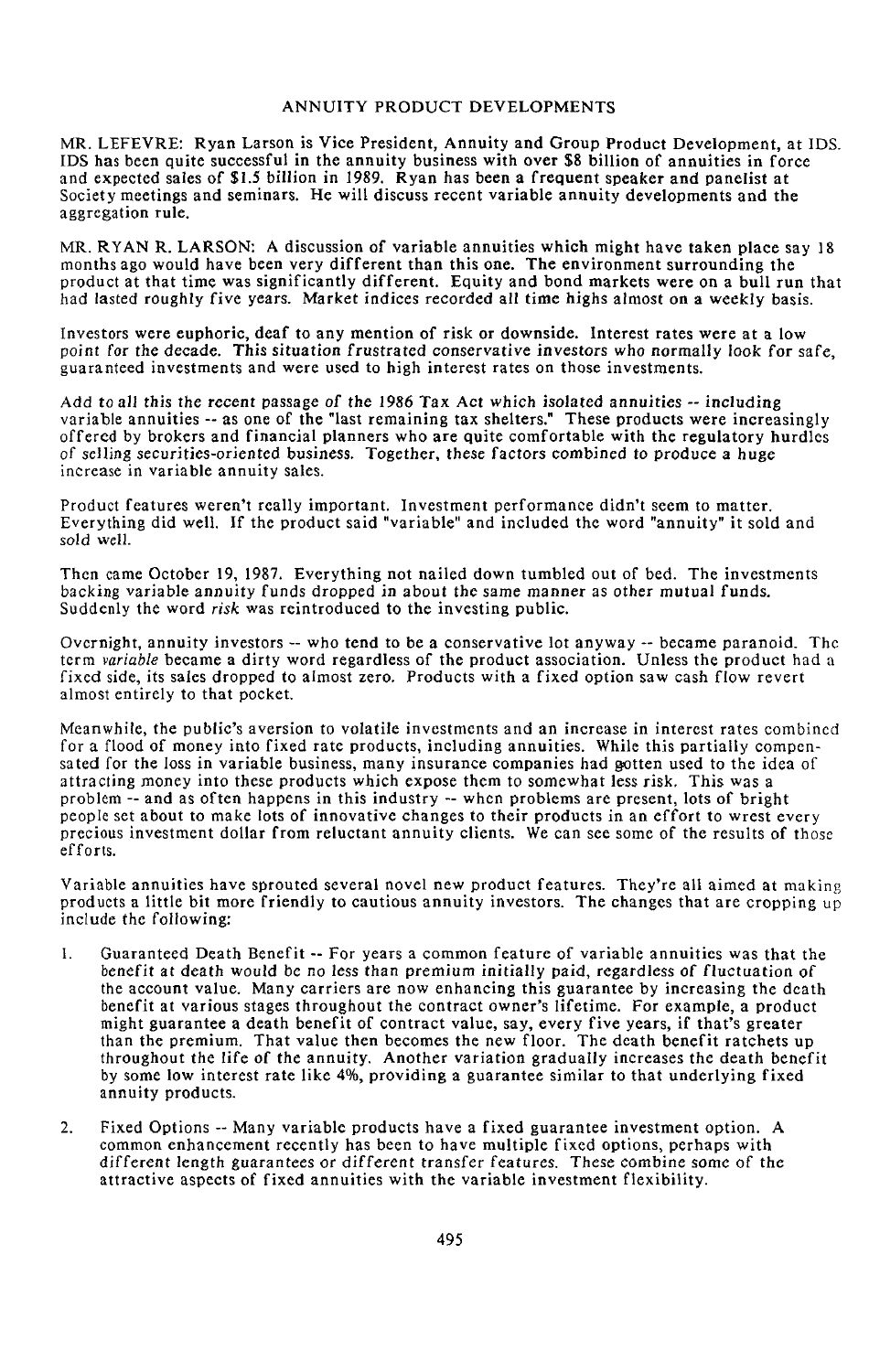- 3. Transferabi**l**ity -- A**dv**antages **o**f VAs -- S**o**me c**o**mpanies are **o**ffering an aut**o**mated t**r**ansfer fea**tu**re which acts lik**e** an int**e**rnal **do**llar c**o**st a**v**eraging m**et**h**od**. A pe**r**i**o**dic t**r**ansfer is ma**d**e from the fixe**d** pocket to any of the variable investment opti**o**ns with the aim of systematically purchasing variable investments with a lower average cost. From a marketing standpoint, the goal is to attract lump sum dollars now and perform the inves**t**ment over time.
- 4. Asset Allocation -- A popular investment **o**rientati**o**n product feature is asset allocation. Under this ap**p**roach the annuity investor might choose between one of three investment profiles, say conservative, middle of the road, or aggressive. Then, within that profile, a manager -- either an active human being or perhaps a computer model -- would allocate his or her investment dollars between investments under a mix conforming to the risk profile. This would allow the investor to participate in some of the advantages of variable performance without having to make periodic decisions as to inve*s*tment direction.
- 5. Investment Options -- Many of the product innovations have included new and different investment options. In addition to the standard stock, bond and money market offerings, it is possible to find virtually any investment that is available on the street also under an annuity wrapper. Examples are as follows: junk bond funds, speculative growth stock funds, global b**o**nd funds, socially conscious funds, funds tied t*o* popular indices, such as the S&P, real estate funds, precious metal funds, and the list goes on.

Of course*,* where the rubber meets the r**o**ad fr*o*m the client's perspective is how these various funds perform. Variable annuities have gained the reputation of underperforming street mutual fu**a**ds. An article in the March 22, 1989 *Wall Street Journal* documented this trailing performance, "Less than Stellar" read the headline. One reason given for the lower returns was that annuity funds -- particularly stock funds -- are managed more conservatively because of the retirement focus *o*f annuity investors.

They can therefore be expected to producea l*o*wer but somewhat more stable return. Nevertheless, the issue has pushed many c*o*mpanies to attempt to improve their variable fund performance. One approa*c*h has been to turn to dedicated mutual funds offered by investment houses. The annuity products of many companies may participate in one of these dedicated funds. The advantage to insurers is that in return for giving up the management of assets, they have access t*o* a popular name with supposedly a strong track record. This translates into client recognition.

In summary, it appears that variable annuities have a much stronger position in the pr*o*duct offering portfoli*o*s of insurance companies than they dida few years ago. The level of product innovation and investment that carriers are making on these products arc indications of their financial and marketing attractiveness.

## S**I**N**GLE** P**REM**IU**M DE**F**ERRED** A**NN**UI**T**IES

Since SPDAs have been a workhorse of the industry for 10 years *o*r more, one might think that the whole product idea has reached maturity. However*,* people are still finding ways to create new and different product features an**d** make their product l**o**ok less and less llke a commodity. Expectedly, many of these new and different features have to do with the interest rate paid to the clients. In the past, the initial rate at time of purchase was some in**d**ication of future performance of the c**o**ntract. **T**his is not as true. Many carriers offer a high teaser rate and openly admit it up front. This come-on presumably attracts rate-wary investors who can't resist the lure of double digit returns even though they know that rates in later years will drop dramatically.

Other product innovations have focused on the underlying guarantees provided by the product.

In contrast to earlier versions which guaranteed low returns such as 4% for the life of the c*o*ntract, new products often *o*ffer guarantees in early years which are closer to the current rate at the time of sale. They can grade down gradually over a number of years. For example, a carrier which pays 9% in the first year on a SPDA might guarantee 6% in the first couple years grading down by .5% or s*o* a year. These guarantees seldom come into play, but they provide some assurance to the customer against a low-ball sales **p**ractice.

The length *o*f interest rate guarantee is also a center of product variation. Many carriers offer a range of guarantees, perhaps three, five, seven, or even ten years. It is interesting to note that there is significant disagreement on the pricing for these guarantees. Ona theoretical basis, the